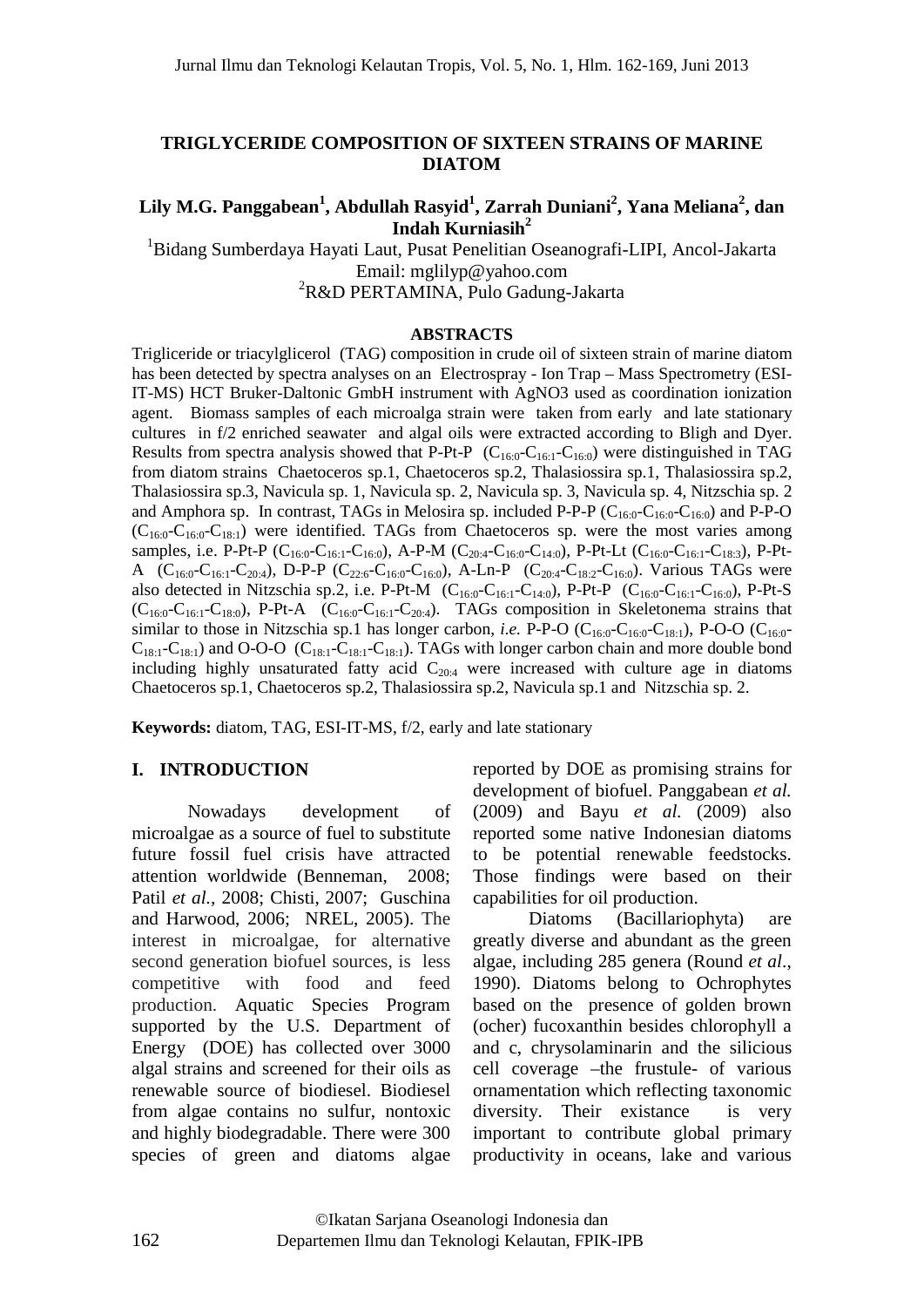environments. They live as planktonic, benthic, periphytic (on plant leave or seaweed surfaces), epizoic (on crustaceans, whales etc.), endozoic (within foraminifera), moist teresstrial habitats, polar ice etc. Several diatom strains of Indonesian waters are maintained in the culture collection of Research Centre for Oceanography, Indonesian Institute of Science.

Diatoms store carbon in the form of natural oils or as polymer of carbohydrates known as chrysolaminarin. The natural oils from diatoms and algae are in the form of triacylglycerols (TAGs). TAGs consist of three long chains of fatty acids attached to a glycerol backbone. TAGs with methanol through transesterification reaction a chemical compound known as an alkyl ester or generically known as biodiesel. Biodiesel is an alternative to petroleum diesel fuel. The fatty acids components of different microalgal strains determine the fuel produced, because individual fatty acid chains is species or strain specific (Pernet *et al*., 2003; Hu *et al.*, 2008). TAG content and variation could be change as they grow or at different physiological condition. Therefore variations in fatty acids component in algal lipid would be necessary to take into consideration. The objective of this present study is to determine fatty acids components of TAG of typical diatom strains from two stages of culture.

## **II. METHOD**

Sixteen strains of marine diatoms (Table 1) originally taken from microalgal culture collection of Research Centre for Oceanography, LIPI, were used in the experiment. Several group of algal strains were cultured during February through March 2012 and others were cultured during May though June 2012 in our laboratory. Each strain were grown in two

1L seawater with salinity of 27ppt enriched with f/2 media (Guillard, 1975). The cultures were aerated and incubated in air condition room  $(23-25 \text{ °C})$  under 3000 lux illumination for 12 hrs/day. At early and late stationary phases, 50mL cultures were filtered through GF/F membrane for biomass measurement and 300 mL of culture stock for algal oils extraction according to method of Bligh and Dyer (1959) using chloroform : methanol Proportion. The TAG components of the algae oil were analyzed by electron spray ionization-ion trap-mass spectrometry (ESI-IT-MS) on HCT Brucker-Daltonic GmBH instruments with  $AgNO<sub>3</sub>$  used as coordination ionization agent (Sandra *et al*., 2002)

## **III. RESULT AND DISCUSSION**

# **3.1. Biomass and Lipid Production**

Biomass obtained from early stationary phase were varied from 142 mg/L for *Amphora* sp. to 698 mg/L for *Skeletonema* sp. 1. Biomass were mostly increased from early to late stationary phase up to 880 mg/L in *Skeletonema* sp. 3 (Figure 1) and the increment was greatest for *Amphora* sp. (> 200%). However lipid content which expresses as dry weight/ L (Figure 1) or percentage of biomass dry weight did not follow biomass production rate (Figure 2). The strain *Skeletonema* sp.1, *Skeletonema* sp. 2, *Nitzschia* sp. 1, *Thalassiosira* sp. 1 and *Thalassiosira* sp. 3 have high biomass production rates, but low lipid content. On the other hand those algae with lower biomass dry weight (*Chaetoceros*, *Melosira*, *Navicula* and *Amphora*) produced higher lipid content. Lipid content varied from 1.39% in *Thalassiosira* sp. 3 to 26% in *Amphora* sp. after reaching early stationary phase and from 0.76% in *Skeletonema* sp. 1 to 20% in *Chaetoceros* sp. 1 after late stationary phase. Lipid accumulation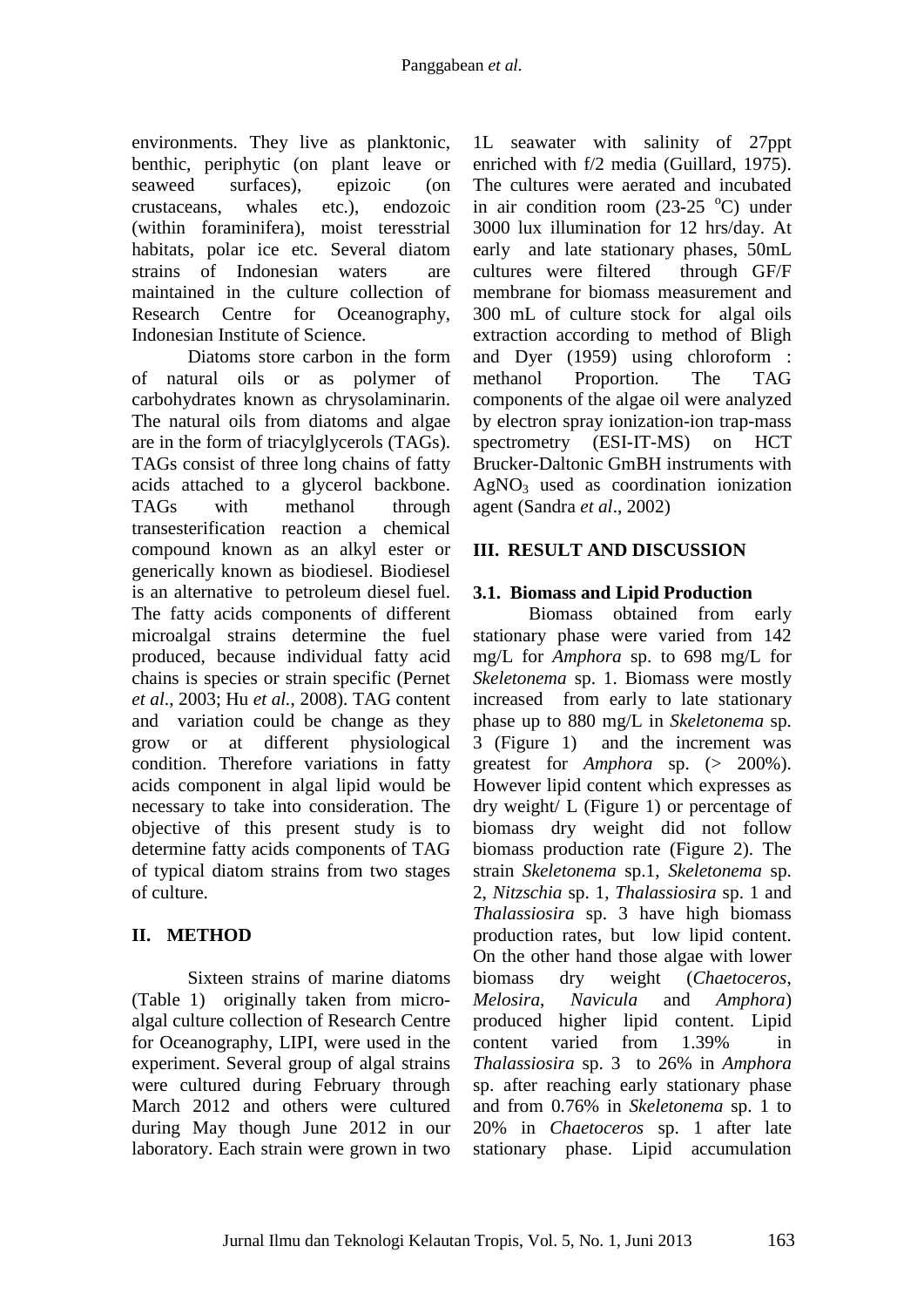during stationary phase was observed in most of centric diatoms (*Chaetoceros*, *Melosira* sp., *Skeletonema* sp. 3 and *Thalassiosira*) (Figure 2) which also reported in several literatures (Bayu *et al.*, 2010; Nurachman *et al*., 2012 b, Panggabean *et al*., 2009; Pratiwi *et al*., 2009). Highest lipid accumulation was observed in *Melosira* sp., that was up to 4.5 fold from the early stationary harvest. It was in contrary with the naviculoids or pennate diatoms (*Navicula*, *Nitzschia* and *Amphora*), further culturing to late stationary phase did not increase but decreased their lipid content. Top lipid producer are *Chaetoceros* sp. 1 (20%) and *Amphora* sp. (26%) that represented the centrics and naviculoids repectively among our samples examined. Those percentage were derived from 38.2 and 30.8 mg/L lipid product from *Chaetoceros* sp.1 and *Amphora* sp respectively. Higher lipid product was resulted from *Thalassiosira* sp. 2 (65.78 mg/L) which

only 15% of its high biomass yield. Moderate lipid contents includes *Melosira* sp. (18%) from the centrics and *Navicula* sp. (17-22%) from the naviculoids were derived from 49 mg/L and 35-43 mg/L lipid respectively. Earlier lipid accumulation also observed in the *Navicula* sp. of Nurachman *et al.* (2012b). Thus the use of the naviculoids may be more economical in terms shorter culture biomass production. Achievable yield of about 142-880 mg/L biomass with 1-26% oil content (as triglycerides) in this study was lower than our former results (Bayu *et al.*, 2010; Nurachman *et al*., 2012 a and b, Panggabean *et al*., 2012). The low TAG production was due to different culture conditions, *i.e*. lower temperature and light intensity. Low light intensity favours the formation of the membrane polar lipid associated with chloroplast (Brown *et al*., 1996, Orcutt and Patterson, 1974, Sukenik *et al*., 1989).



Figure 1. Biomass and lipid (mg/L dry weight) yield of sixteen diatom strains from early (Be and Le) and late (Bl and Ll) stationary phase.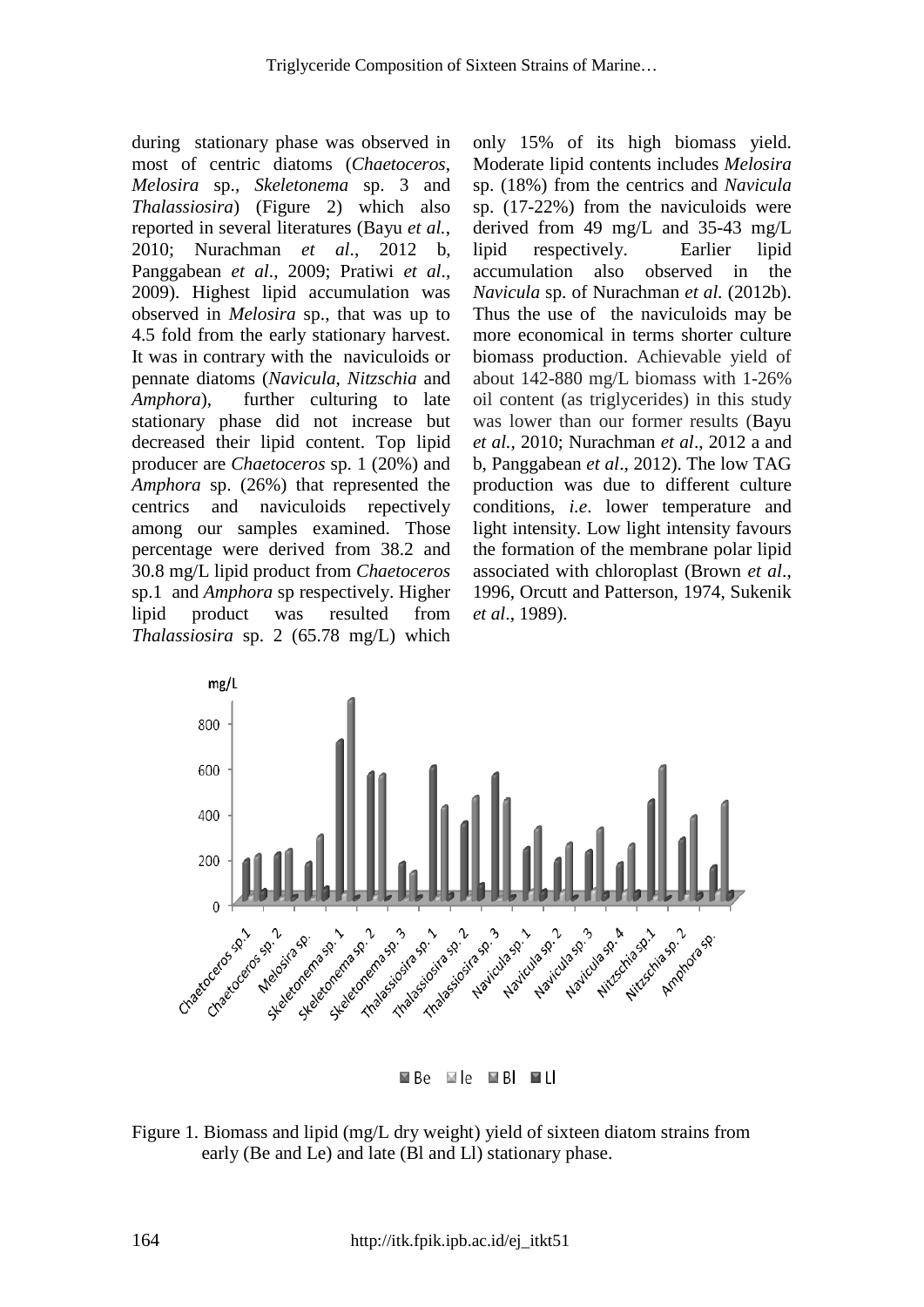

Figure 2. Lipid content (% biomass) of sixteen diatom strains from early and late stationary phase.

#### **3.2. Fatty Acids Composition**

Fatty acids are building blocks for the formation of various types of lipids, which may include neutral lipids, polar lipids, wax esters, sterols, hydrocarbons and derivates prenyl *e.g*. carotenoids and phytylated pyrrole chlorophyls (Hu *et al*., 2008). Lipid from growing algae are mostly membrane polar glycerol-based lipids, which constitute about 5-20% of dry weight. Under stress condition, they shift their membrane lipids into storage neutral lipids in the form of triacyl glycerol (TAG) (Brown *et al.*, 1993; Grimma *et al*., 1992; Parish and Wangersky, 1987, 1990; Lombardi and Wangersky, 1991,1995; Leonardos and Geider, 2004; McGinnis *et al*., 1997).

Component of fatty acids are either saturated or unsaturated with double bonds on the carbon chain backbone. They are classified into medium chain C10-C14; long chain C16-C18 and very long >C20 species fatty acids and derivatives (Hu *et al*., 2008). Fatty acid composition of lipid alga is species or strain specific and varies with different culture conditions (Guschina and Harwood, 2006; Chisti, 2009).

The analysis of fatty acid composition in this study was conducting using the total lipid extracts rather than examining individual lipid classes. The results showed that TAGs in most diatom strains (Bacillariophyta) consisted of longchain  $C_{16}$  fatty acids (Table 1). The  $C_{16}$ component in *Chaetoceros* sp.1, *Chaetoceros* sp.2, *Thalasiossira* sp.1, *Thalasiossira* sp.2, *Thalasiossira* sp.3, *Navicula* sp. 1, *Navicula* sp. 2, *Navicula*  sp. 3, *Navicula* sp. 4, *Nitzschia* sp. 2 and *Amphora* sp. were predominated by saturated and mono-unsaturated P-Pt-P  $(C_{16:0} - C_{16:1} - C_{16:0})$ , but in *Melosira* sp. was predominated by saturated P-P-P  $(C_{160}$ - $C_{16:0}$ - $C_{16:0}$ ). Other TAG species from *Melosira* sp., also contained longer  $C_{18}$ mono-saturated fatty acid P-P-O  $(C_{16:0}$ - $C_{16:0}$ - $C_{18:1}$ ) also occured. TAGs species from *Skeletonema* and *Nitzschia* sp.1 are mostly contained  $C_{18}$  carbon chains, i.e. P-P-O ( $C_{16:0}$ - $C_{16:0}$ - $C_{18:1}$ ), P-O-O ( $C_{16:0}$ - $C_{18:1}$ - $C_{18:1}$ ) and O-O-O ( $C_{18:1}$ - $C_{18:1}$ - $C_{18:1}$ ). On the other hand, the chain length in *Nitzschia* sp.2 varied from  $C_{14}$ - $C_{20}$ , i.e. P-Pt-M  $(C_{16:0}$ -C<sub>16:1</sub>-C<sub>14:0</sub>), P-Pt-P  $(C_{16:0}$ - $C_{16:1}$ -C<sub>16:0</sub>), P-Pt-S (C<sub>16:0</sub>-C<sub>16:1</sub>-C<sub>18:0</sub>), P-Pt-A  $(C_{16:0}$ -C<sub>16:1</sub>-C<sub>20:4</sub>).

Variation in chain length and degree of saturation in *Chaetoceros* sp.1 oils are much greater than those in the other diatoms, which were particularly detected from the early stationary phase specimens, namely from medium-chain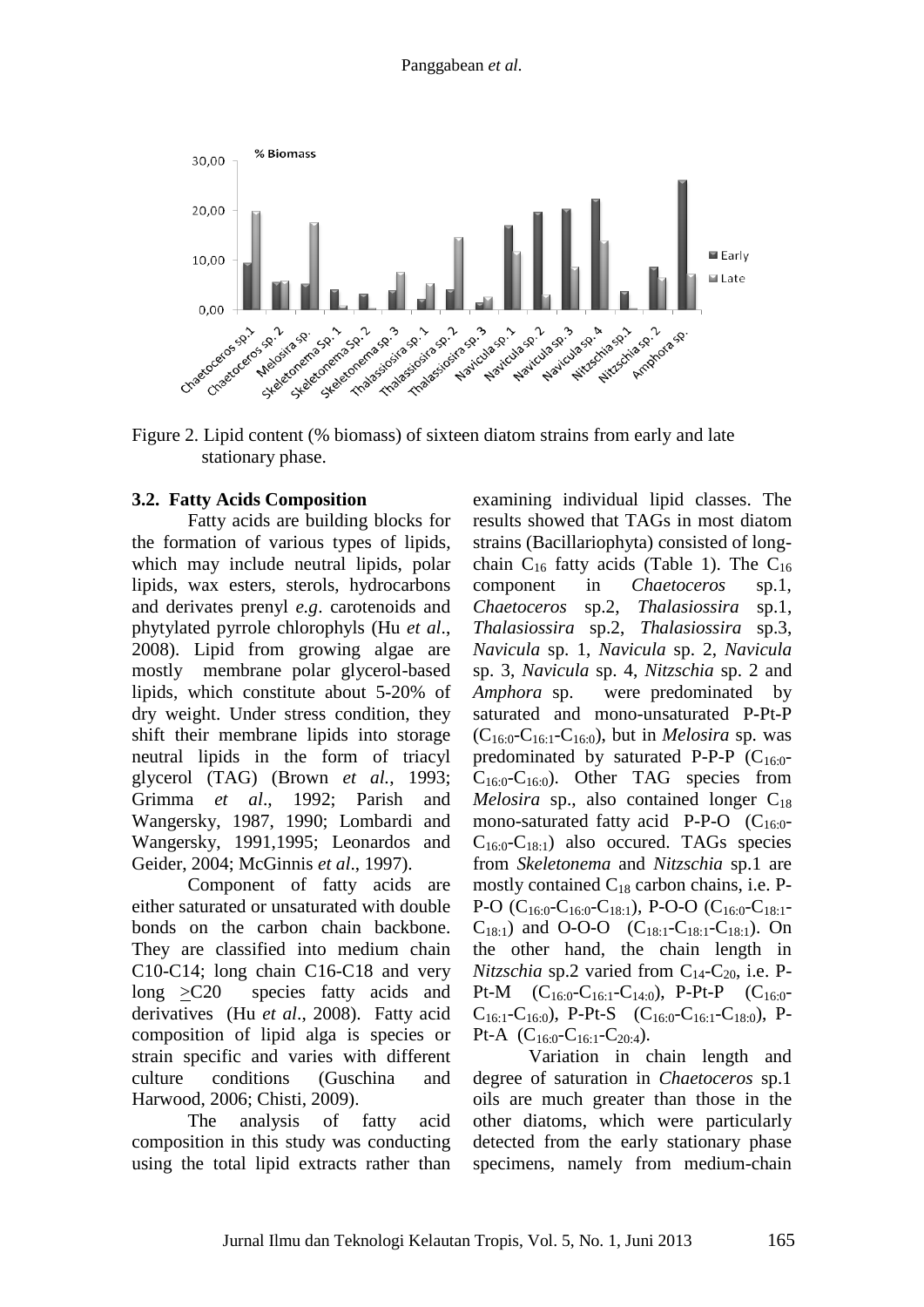$C_{14}$  saturated to very-long-chain  $C_{20^-22}$ poly-unsaturated fatty acids (PUFA) or highly-unsaturated fatty acids (HUFA). TAGs detected in *Chaetoceros* sp.1. are P-Pt-P  $(C_{16:0}$ -C<sub>16:1</sub>-C<sub>16:0</sub>), A-P-M  $(C_{20:4}$ - $C_{16:0}$ -C<sub>14:0</sub>), P-Pt-Lt (C<sub>16:0</sub>-C<sub>16:1</sub>-C<sub>18:3</sub>), P-Pt-A  $(C_{16:0}$ -C<sub>16:1</sub>-C<sub>20:4</sub>), D-P-P  $(C_{22:6}$ - $C_{16:0}$ -C<sub>16:0</sub>), A-Ln-P  $(C_{20:4}$ -C<sub>18:2</sub>-C<sub>16:0</sub>) The very long PUFA above  $C_{18}$  is typical marine algae which can not be synthesized by higher plants (Hu *et al*., 2008).

TAGs with very-long-chain HUFA C20:4 in *Chaetoceros* sp.1, *Chaetoceros*  sp.2, *Thalasiossira* sp.2, *Navicula* sp.1, and *Nitzschia* sp. 2 increased during late stationary phase, which also observed in other diatoms (Hatate *et al*., 1998; Chrismada *et al*., 1993; Bayu *et al.*, 2009; Tonon, 2002). The oils of high PUFA contents are not stable and more susceptible to oxidation during storage which not suitable for diesel fuel, according to EU standard requirement EN 14214 and EN 14213 (Chisti, 2007). With the current technology, *i.e*. partial catalytic hydrogenations of the oil, the unsaturation of more than four double bonds can be reduced (Jay *et al*. 2005; Dijkstra 2006 cited by Chisti, 2007).

| Table 1. Triacyl glycerol from sixteen strains of diatoms. |  |  |
|------------------------------------------------------------|--|--|
|------------------------------------------------------------|--|--|

| No.            | <b>Strain Name</b>  | Specimens from early stationary<br>phase | Specimens<br>from<br>late<br>stationary<br>phase |
|----------------|---------------------|------------------------------------------|--------------------------------------------------|
| $\mathbf{1}$   | Chaetoceros sp.1    | $P-Pt-P$<br>$(C16:0-C16:1-C16:0)$        | $P-Pt-P$<br>$(C16:0-C16:1-C16:0)$                |
|                |                     | A-P-M (C20:4-C16:0-C14:0)                | P-Pt-A (C16:0-C16:1-C20:4)                       |
|                |                     | P-Pt-Lt (C16:0-C16:1-C18:3)              | P-Ln-P (C16:0-C18:2-C16:0)                       |
|                |                     | P-Pt-A (C16:0-C16:1-C20:4)               |                                                  |
|                |                     | $D-P-P$<br>$(C22:6-C16:0-C16:0)$         |                                                  |
|                |                     | A-Ln-P (C20:4-C18:2-C16:0)               |                                                  |
| 2              | Chaetoceros Sp. 2.  | $P-Pt-P$<br>$(C16:0-C16:1-C16:0)$        | $(C16:0-C20:4-C16:0)$<br>$P-A-P$                 |
|                |                     | $S-Pt-P$<br>$(C18:0-C16:1-C16:0)$        |                                                  |
| 3              | Melosira sp.        | $P-P-P$<br>$(C16:0-C16:0-C16:0)$         | nd                                               |
|                |                     | $P-P-O$<br>$(C16:0-C16:0-C18:1)$         |                                                  |
| $\overline{4}$ | Skeletonema sp. 1.  | nd                                       | $(C16:0-C16:0-C18:1)$<br>$P-P-O$                 |
|                |                     |                                          | $P-O-O$<br>$(C16:0-C18:1-C18:1)$                 |
|                |                     |                                          | S-Ln-S (C18:0-C18:2-C18:0)                       |
| 5              | Skeletonema sp. 2.  | $P-P-O$<br>$(C16:0-C16:0-C18:1)$         | nd                                               |
|                |                     | $P-O-O$<br>$(C16:0-C18:1-C18:1)$         |                                                  |
| 6              | Skeletonema sp. 3.  | $P-O-O$<br>$(C16:0-C18:1-C18:1)$         | nd                                               |
|                |                     | O-O-O (C18:1-C18:1-C18:1)                |                                                  |
| 7              | Thalasiossira sp.1. | $P-Pt-P$<br>$(C16:0-C16:1-C16:0)$        | nd                                               |
| 8              | Thalasiossira sp.2. | $P-Pt-P$<br>$(C16:0-C16:1-C16:0)$        | $P-Pt-P$<br>$(C16:0-C16:1-C16:0)$                |
|                |                     | P-Pt-A (C16:0-C16:1-C20:4)               | A-P-M (C20:4-C16:0-C14:0)                        |
|                |                     |                                          | P-Pt-Lt (C16:0-C16:1-C18:3)                      |
|                |                     |                                          | P-Pt-A (C16:0-C16:1-C20:4)                       |
| 9              | Thalasiossira sp.3. | $P-Pt-P$<br>$(C16:0-C16:1-C16:0)$        | $P-Pt-P$<br>$(C16:0-C16:1-C16:0)$                |
|                |                     |                                          | P-Pt-O (C16:0-C16:1-C18:1)                       |
| 10             | Navicula sp. 1.     | $P-Pt-P$<br>$(C16:0-C16:1-C16:0)$        | $P-Pt-P$<br>$(C16:0-C16:1-C16:0)$                |
|                |                     |                                          | P-Pt-A (C16:0-C16:1-C20:4)                       |
| 11             | Navicula sp. 2.     | nd                                       | $(C16:0-C16:1-C16:0)$<br>$P-Pt-P$                |
| 12             | Navicula sp. 3.     | $P-Pt-P$<br>$(C16:0-C16:1-C16:0)$        | $P-Pt-P$<br>$(C16:0-C16:1-C16:0)$                |
|                |                     | $(C18:0-C16:1-C16:0)$<br>$S-Pt-P$        | $(C16:0-C16:1-C18:0)$<br>$P-Pt-S$                |
| 13             | Navicula sp .4.     | nd                                       | $P-Pt-P$<br>$(C16:0-C16:1-C16:0)$                |
| 14             | Nitzschia sp.1.     | $P-P-O$<br>$(C16:0-C16:0-C18:1)$         | $P-O-O$<br>$(C16:0-C18:1-C18:1)$                 |
|                |                     | $(C18:1-C18:0-C18:1)$<br>$O-S-O$         | O-O-O (C18:1-C18:1-C18:1)                        |
| 15             | Nitzschia sp. 2.    | P-Pt-M (C16:0-C16:1-C14:0)               | P-Pt-A (C16:0-C16:1-C20:4)                       |
|                |                     | $P-Pt-P$<br>$(C16:0-C16:1-C16:0)$        |                                                  |
|                |                     | $P-Pt-S$<br>$(C16:0-C16:1-C18:0)$        |                                                  |
|                |                     | P-Pt-A (C16:0-C16:1-C20:4)               |                                                  |
| 16             | Amphora sp.         | $P-Pt-P$<br>$(C16:0-C16:1-C16:0)$        | nd                                               |
|                |                     | Ln-P-P (C18:2-C16:0-C16:0)               |                                                  |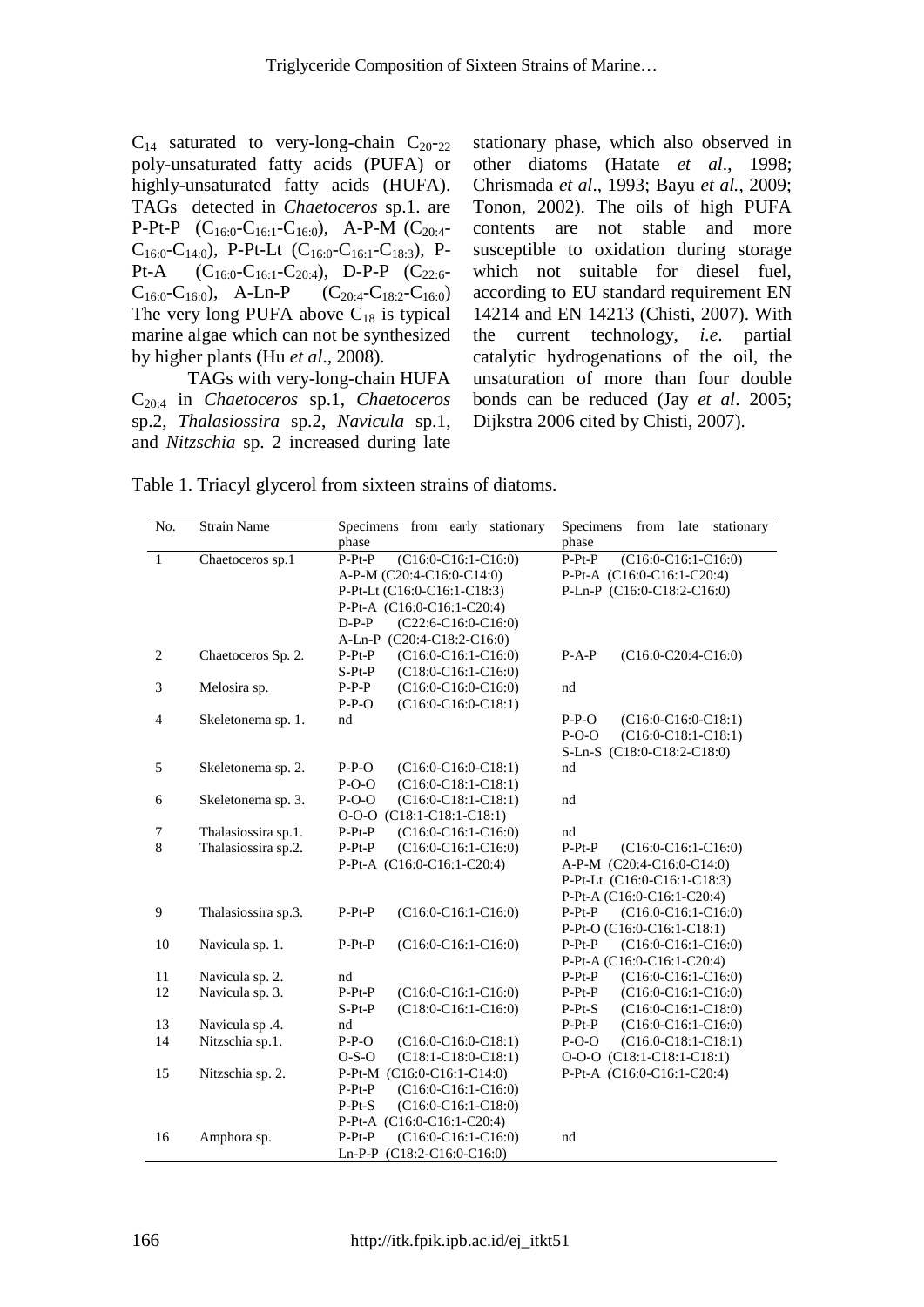## **IV. CONCLUSION**

Tags in the diatom studied were mostly contained long chain  $C_{16}$  saturated and mono-saturated fatty acid. Longer  $C_{18}$ fatty acids also occurred in chain forming diatom *Melosira*, *Skeletonema costatum*  and *Nitzschia* sp.1. Very long PUFA above  $C_{18}$  was observed from *Chaetoceros*, *Thalassiosira*, *Navicula* and *Nitzschia* sp.2. The unsaturation was increased during stationary phase.

## **REFERENCES**

- Bayu, A., L.M.G. Panggabean, D.R.N. Noerdjito, and Afdal. 2010. Fatty acid composition of some Indonesian marine microalgal collected in Research Centre For Oceanography, Indonesian Institute of Sciences. Proceeding National Seminar on Seaweed and Minisymposium on Microalgae II, Jakarta 22-23 June 2010. 227- 238pp.
- Bayu, A., L.M.G. Panggabean, and D.R. Noerdjito. 2009. Screening for lipid content of marine mikroalga of Indonesia as a source for biodiesel. Proceeding National Scientific Forum Year VI, Indonesian Oceanolog Association (ISOI), Bogor, November 2009. 175-181pp.
- Bligh, E.G. and W.J. Dyer. 1959. A rapid method of total lipid extraction and purification. *Canadian J. of Biochemistry and Pysiology,* 37:911-917.
- Brown, M.R., C.A. Dunstan, and S.W. Jeffrey. 1993. The influence of irradiance on the biochemical composition of the primnesiophyte *Isochrysis* sp. (clone T-ISO). *J. of Phycology,* 29:601-612.
- Chrismadha, T. 1993. Growth and chemical composition of a diatom

*Phaeodactylum tricornutum* Bohlin in a tubular photobioreactor. *Oseanologi dan Limnologi di Indonesia,* 27:33-45.

- Grimma, E.M., F.G. Camacho, F.A. Sanchez Perez, and J.L. Gracia Sanchez. 1992. Biochemical productivity of *Isochrysis galbana* Parke and *Tetraselmis* sp., as a function of incident light intensity. *Process Biochemistry,* 29:119-126.
- Guillard, R.R.L. 1975. Culture of phytoplankton for feeding marine invertebrates. *In:* Smith, W.L. and M.H. Chanley (eds.). Culture of Marine Invertebrate Animals. Plenum Press. New York. 26- 60pp.
- Guschina, I.A. and J.I. Harwood. 2006. Lipids and lipid metabolism in eukaryotic algae. *Progress Lipid Research,* 45:160-186.
- Hatate, H., M. Ohgai, N. Murase, M. Miyake, and N. Suzuki. 1998. Accumulation of fatty acids in *Chaetoceros gracilis* (Bacillariophyceae) during stationary growth phase. *Fisheries Sci*., 64(4):578- 581.
- Hu, Q., M. Sommerfeld, E. Jarvis, M. Ghirardi, M. Posewitz, M. Seibert, and A. Darzins. 2008. Microalgal tiacylglycerols as feedstocks for biofuel production: perspectives and advances. *The Plant J.,*  54:621-639.
- Mortensen, S.H., K.Y. Boersheim, J.R. Rainuzzo, and G. Knutsen. 1988. Fatty acid and elemental composition of the marine diatom *Chaetoceros gracilis schuett*. Effects of silicate deprivation, temperature and light intensity. *J. Exp. Mar. Biol. Ecol.,* 122:173- 185.
- Leonardos, N. and R.J. Geider. 2004. Responses of elemental and biochemical composition of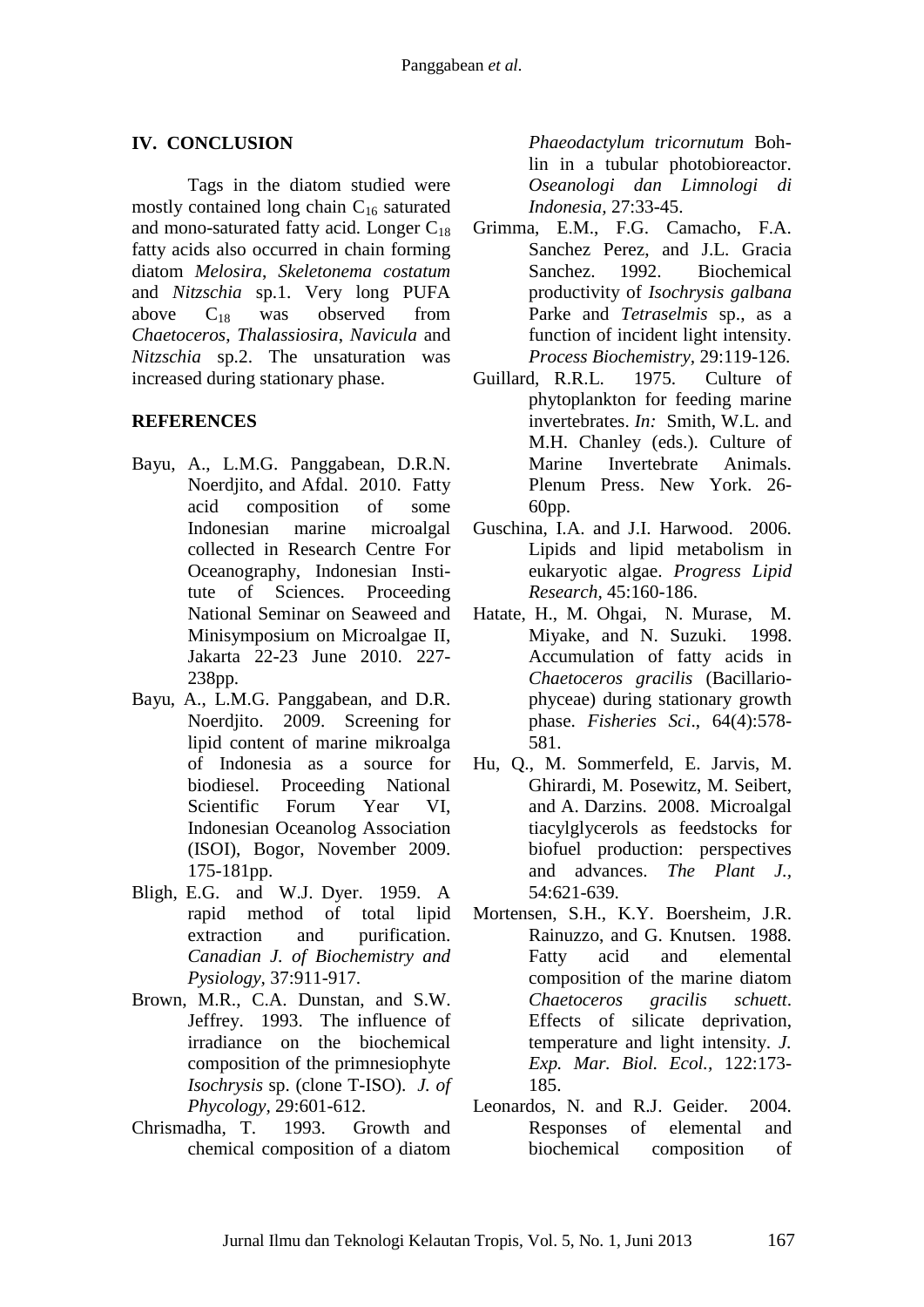*Chaetoceros muelleri* to growth under varying light and nitrate: phosphate supply ratios and their influence on critical N:P. *Limnology and Oceanography,* 49(6):2105-2114.

- Lombardi, A.T. and P.J. Wangersky. 1995. Particulate lipid class of three marine phytoplankters *Chaetoceros gracilis*, *Isochrysis galbana* (Tahiti) and *Dunaliella tertiolecta* grown in batch culture. *Hidrobiologia,* 306:1-6.
- Lombardi, A.T. and P.J. Wangersky. 1991. Influence of phosporus and silicon on lipid class production by *Chaetoceros gracilis* grown in turbidostat cage cultures. *Marine Ecology Progress Series,* 77:39- 47.
- NREL, 2005. A look back at the U.S. Department of Energy's aquatic species program: biodiesel from algae. National Renewable Energy Laboratory report NREL/TP-580- 24190.
- Nurachman, Z., D.S. Brataningtyas, Hartati, and L.M.G. Panggabean. 2012a. Oil from the tropical marine benthic-Diatom *Navicula* sp. *Applied Biochemistry and Biotechnology,* 168(5):1065-1075.
- Nurachman, Z., A.S. Hartati, E.E. Anward, G. Novirarin, B. Mangindaan, S. Gandasasmita, and L.M.G. Panggaean. 2012b. Oil productivity of tropical marine datom *Thalassiosira* sp. *Bioresource Technology*, 108:240- 244.
- Nurachman, Z., L.M.G. Panggabean, and A. Snita. 2010. Screening of local marine microalgae for biodiesel production. SEAMEO-SEARCA, SEARCA Agriculture and development Paper Series 3. 41p.
- Mc. Ginnis, K.M., T.A. Dempster, and M.R. Sommerfeld. 1997.

Characterization of the growth and lipid content of *Chaetoceros muelleri*. *J. of Applied Phycology,* 9:19-24.

- Panggabean, L.M.G., D.R. Noerdjito, A. Rasyid, and Sutomo. 2012. Biomass and lipid content of *Melosira* sp. from outdoor mass culture. *Oceanology and Limnology in Indonesia*, 38(1):105-113.
- Panggabean, L.M.G., D.R. Noerdjito, A. Jalius, T. Murniasih, and A. Bayu. 2009a. Biomass and lipid content of seven strain of microalgae grown in laboratory condition. Poster presented *Open Science Meeting*, Amsterdan, November 2009.
- Panggabean, L.M.G., D.R. Noerdjito, T. Murniasih, and A. Bayu. 2009b. Effect of media F/2 and walne on growth and lipid content of *Chaetoceros gracilis*. Proceeding National Scientific Forum Year VI, Indonesian Oceanology Association (ISOI), Bogor, November 2009. 297-301pp.
- Patil, V., K.Q. Tran, and H.R. Giserod. 2008. Toward sustainable production of biofuels from microalgae. *International J. of Molecular Biotechnology,* 9:1188- 1195.
- Parish, C.C. and P.J. Wangersky. 1990. Growth and lipid class composition of the marine diatom, *Chaetoceros gracilis*, in laboratory and mass culture turbidostat. *J. of Plankton Research,* 12(3):1011- 1021.
- Parish, C.C. and P.J. Wangersky. 1987. Particulate and dissolved lipid classes in cultures *Phaeodactylum tricornutum* grown in cage culture turbidostats with a range of nitrogen supply rates. *Marine Ecology Progress Series,* 35:119- 128.